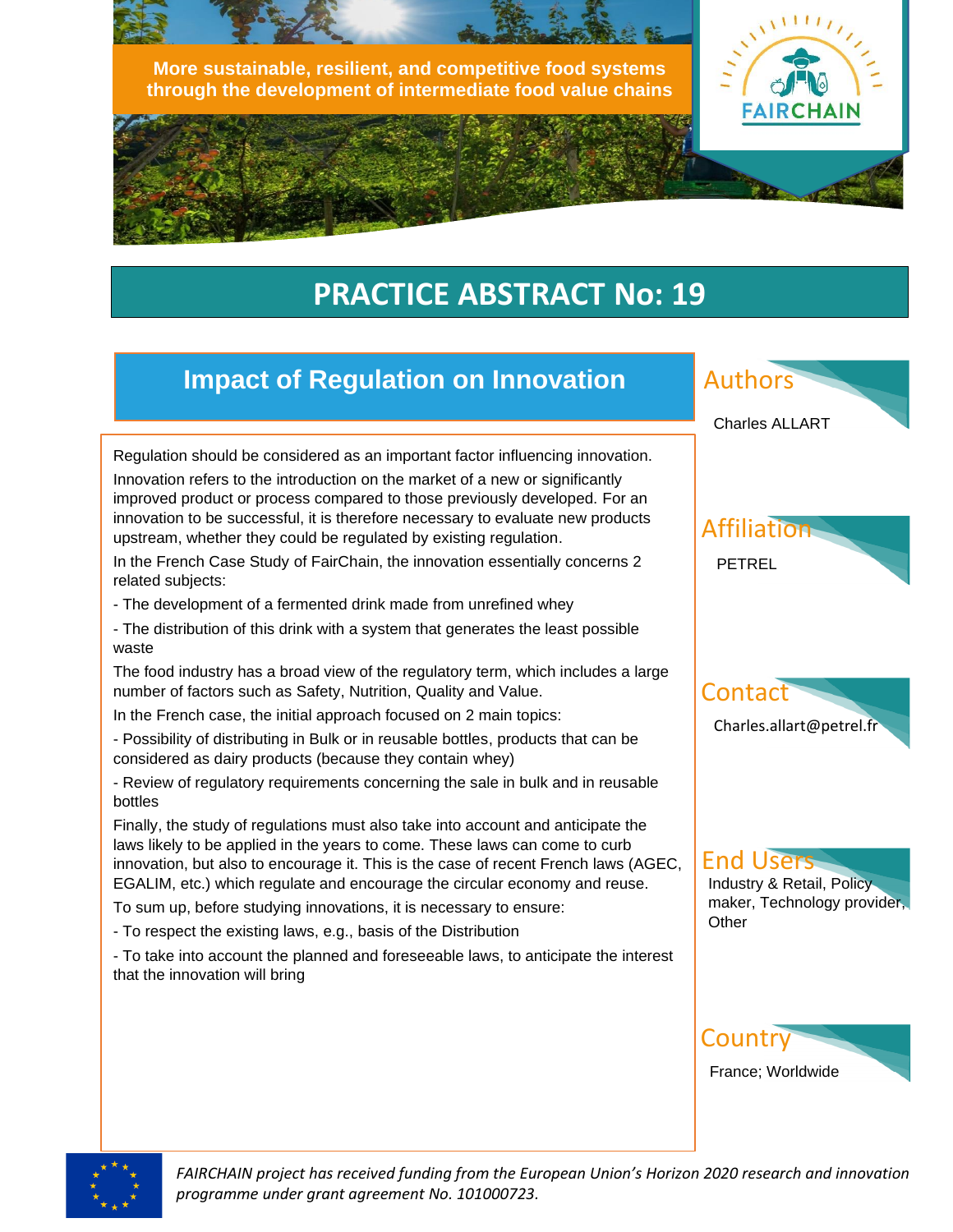

# **PRACTICE ABSTRACT No: 19**



#### ABOUT FAIRCHAIN

The FAIRCHAIN project launched in 2020 and coordinated by INRAE, is developing intermediate food value chains in the fruits and vegetable and dairy sectors. Through technological, organizational and social innovations and by developing business models FAIRCHAIN will enable small and mid-size stakeholders to scale up to supply fresh, sustainable and high-quality food products to consumers at a regional level.

#### FAIRCHAIN PARTNERS



This Practice abstract reflects only the author's view. The FAIRCHAIN project is not responsible for any use that might be made of the information it contains.